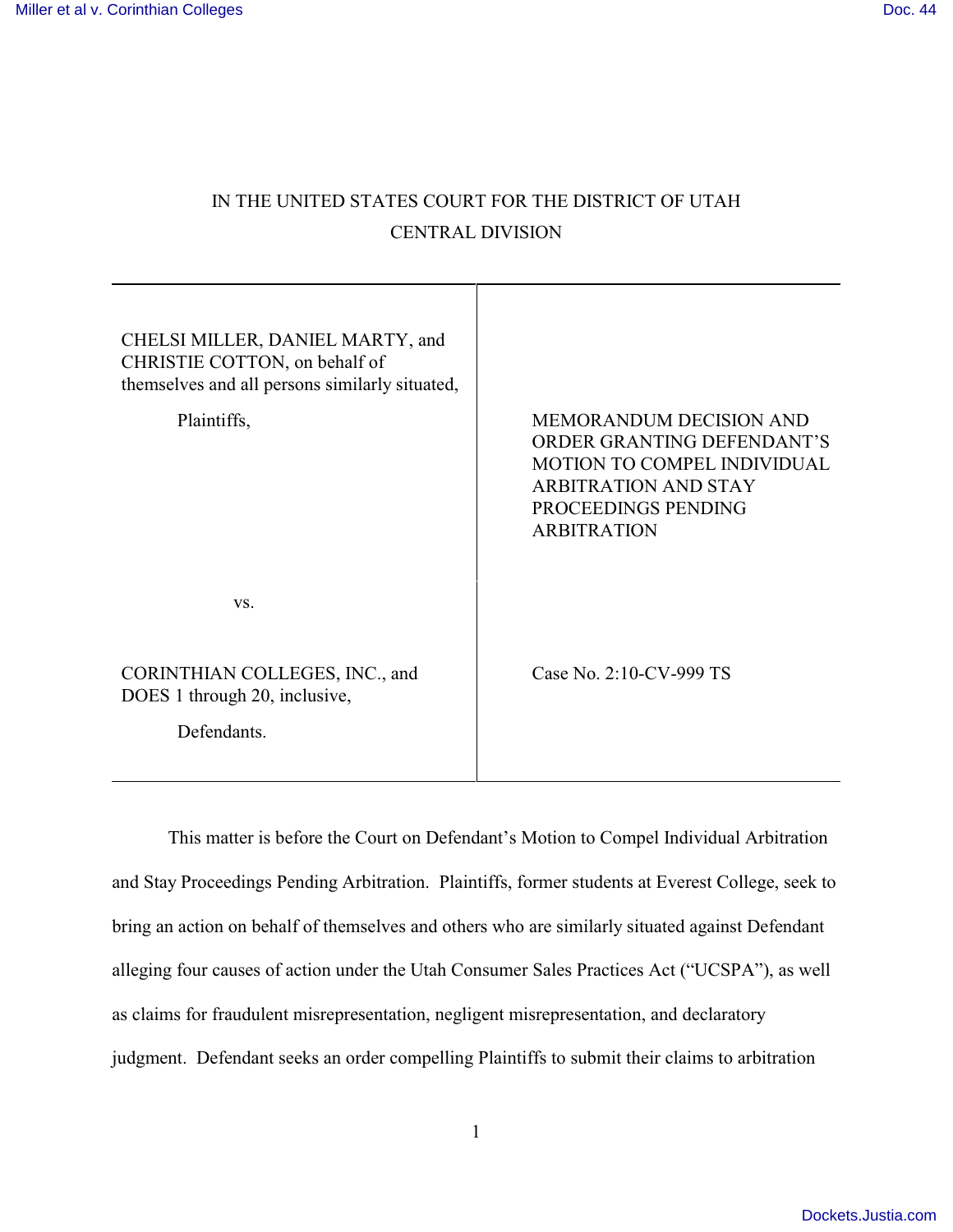before the American Arbitration Association ("AAA") and to stay this matter pending arbitration, in accordance with the enrollment agreements signed by each Plaintiff. For the reasons discussed below, the Court will grant Defendant's Motion, compel individual arbitration, and stay this matter pending arbitration.

#### I. BACKGROUND

Plaintiffs are all former students of Everest College, a career education institution wholly owned by Defendant. Plaintiffs allege that Defendant engaged in various deceptive practices, including making misrepresentations concerning the transferability of credits to other institutions and making misrepresentations and omissions concerning the costs of its program at Everest. Plaintiffs brought this putative class action against Defendant on behalf of themselves and others who are similarly situated. Plaintiffs allege four causes of action under the UCSPA, as well as claims for fraudulent misrepresentation, negligent misrepresentation, and declaratory judgment.

Defendant seeks an order compelling Plaintiffs to submit their claims to arbitration before the AAA and to stay this matter pending arbitration. In their enrollment agreements, each of Plaintiffs agreed to arbitration. Additionally, Plaintiffs Miller and Marty's arbitration agreements contained class action waivers. Based on the language in the enrollment agreements, and pursuant to the Federal Arbitration Act ("FAA"), Defendant argues Plaintiffs should be required to individually arbitrate their claims.

Plaintiffs oppose Defendant's Motion. Plaintiffs do not contest the existence of the arbitration agreements, nor do they question that their disputes fall within the scope of those agreements. Rather, Plaintiffs argue that the waivers run afoul of the UCSPA and, therefore,

2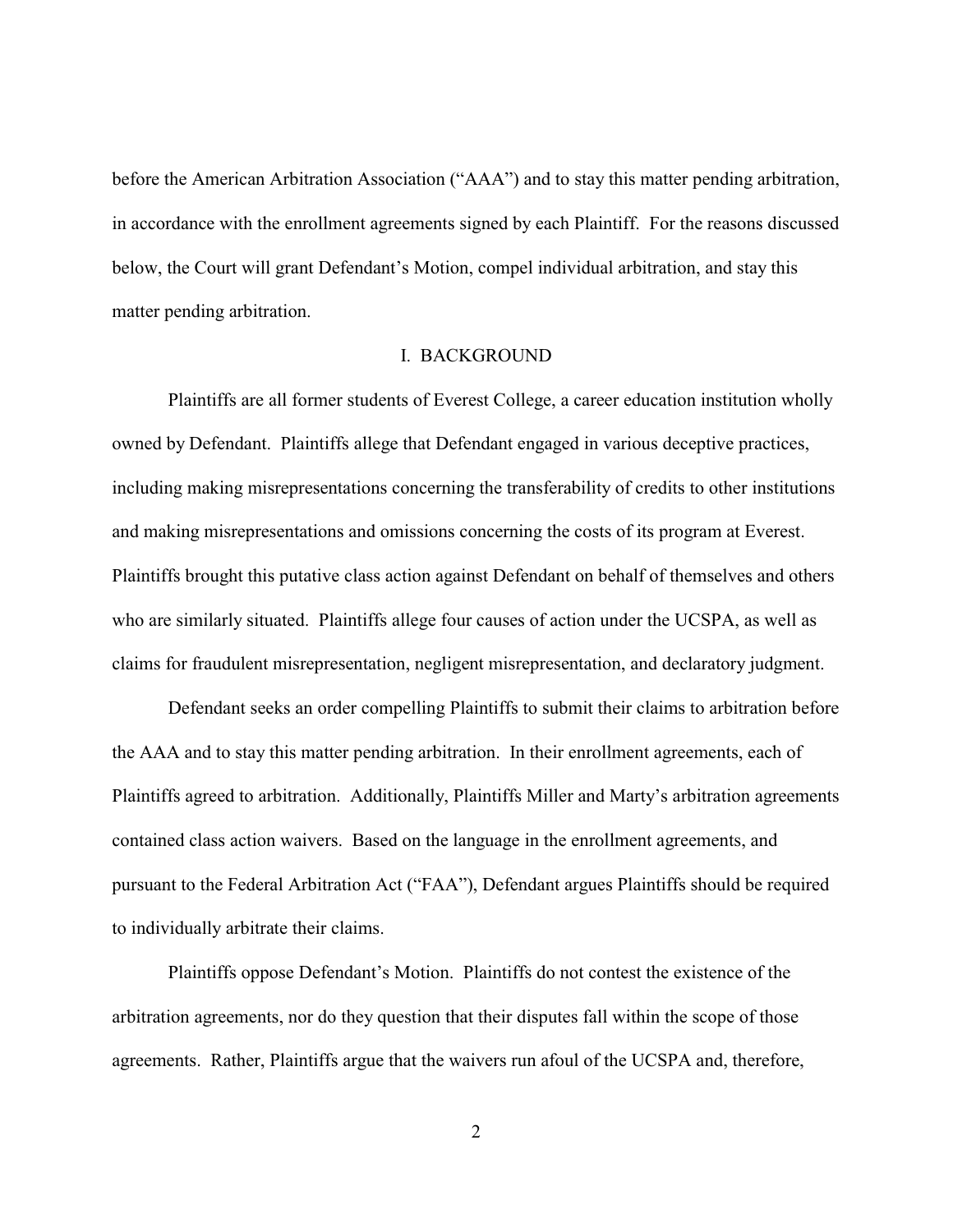cannot be enforced. Plaintiffs further argue that the arbitration agreements and class actions waivers are unconscionable. Plaintiffs final argument is that, if the Court concludes that a dispute of fact exists as to whether the arbitration agreements are unconscionable, they are entitled to discovery and a trial on that issue.

### II. DISCUSSION

#### A. THE FAA

The FAA provides, in relevant part, "[a] written provision in any . . . contract evidencing a transaction involving commerce to settle by arbitration a controversy thereafter arising out of such contract . . . shall be valid, irrevocable, and enforceable, save upon such grounds as exist at law or in equity for the revocation of any contract."<sup>1</sup>

Courts have adopted a "liberal federal policy favoring arbitration."<sup>2</sup> "In keeping with this liberal policy toward arbitration, courts are instructed to resolve 'any doubts concerning the scope of arbitrable issues  $\dots$  in favor of arbitration."<sup>3</sup>

Plaintiffs acknowledge the existence of the arbitration agreements here and do not dispute Defendant's assertion that their claims fall within the scope of those agreements. Plaintiffs argue that the arbitration agreements should not be enforced for the reasons discussed below.

 $19$  U.S.C. § 2.

*P & P Indus., Inc. v. Sutter Corp.*, 179 F.3d 861, 866 (10th Cir. 1999). <sup>2</sup>

<sup>&</sup>lt;sup>3</sup>Id. (quoting *Moses H. Cone Mem'l Hosp. v. Mercury Constr. Corp.*, 460 U.S. 1, 24 (1983)).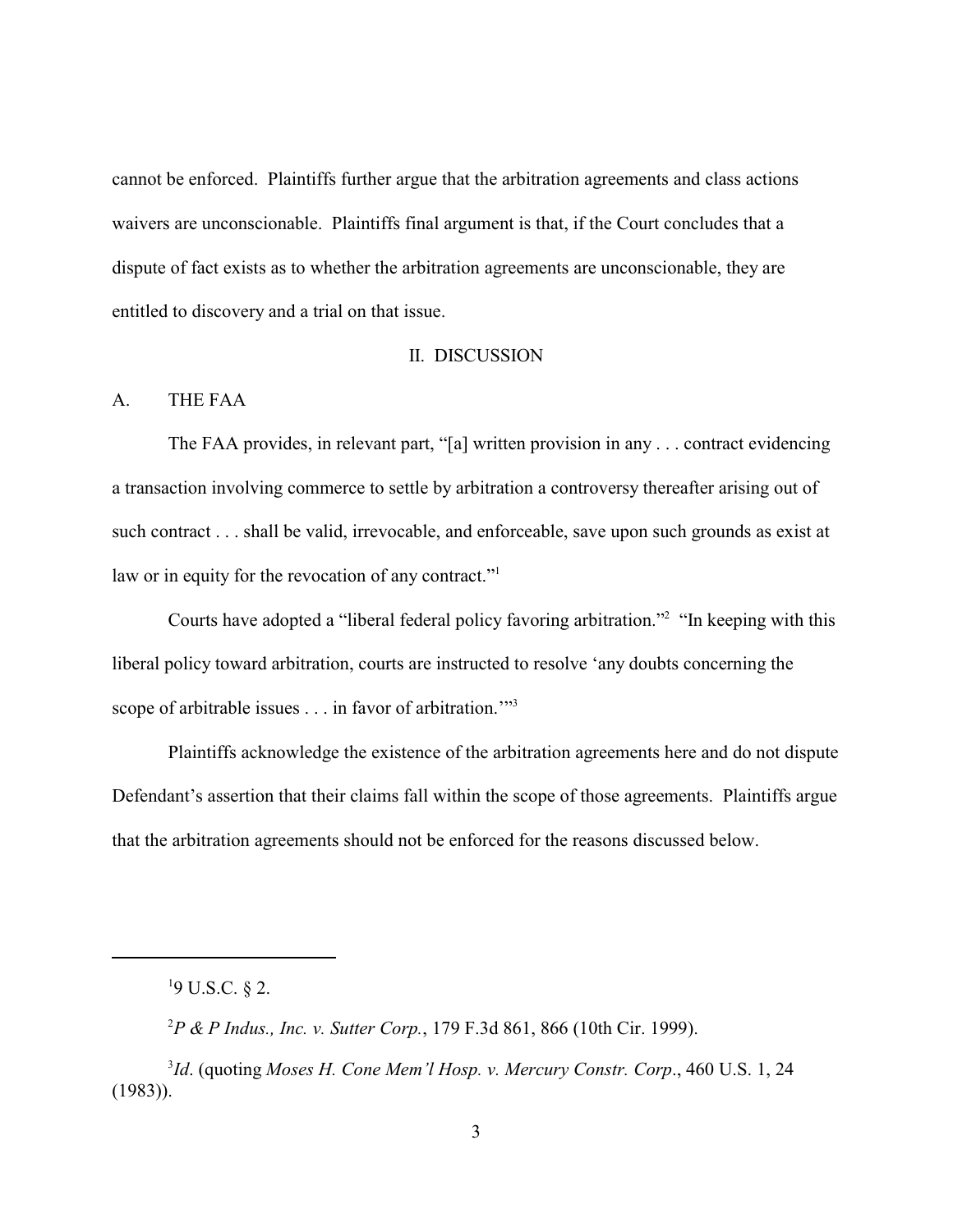## B. THE UCSPA

Plaintiffs argue that the arbitration clauses are barred by the UCSPA. Defendant argues that Plaintiffs' claims under the UCSPA fail for a number of reasons.

*1. The Provisions of the UCSPA*

The UCSPA enumerates various acts and practices that are deemed deceptive under the

Act.<sup>4</sup> The UCSPA allows for class actions as follows:

Whether a consumer seeks or is entitled to recover damages or has an adequate remedy at law, he may bring a class action for declaratory judgment, an injunction, and appropriate ancillary relief against an act or practice that violates this chapter.<sup>5</sup>

Further, with respect to monetary damages, "[a] consumer who suffers loss as a result of a violation of this chapter may bring a class action for the actual damages caused by an act or practice" if that act was prohibited by an administrative rule, judicial decision, or consent judgment.<sup>6</sup>

The Act further provides that a supplier commits a deceptive act or practice if the supplier knowingly or intentionally "includes in any contract, receipt, or other written documentation of a consumer transaction, or any addendum to any contract, receipt, or other written documentation of a consumer transaction, any confession of judgment *or any waiver of any of the rights to which a consumer is entitled under this chapter*."<sup>7</sup>

Utah Code Ann. § 13-11-4(2). 4

 $^{5}Id. \S$  13-11-19(3).

 $^{6}$ *Id*. § 13-11-19(4)(a).

 $^{7}$ *Id*. § 13-11-4(2)(q) (emphasis added).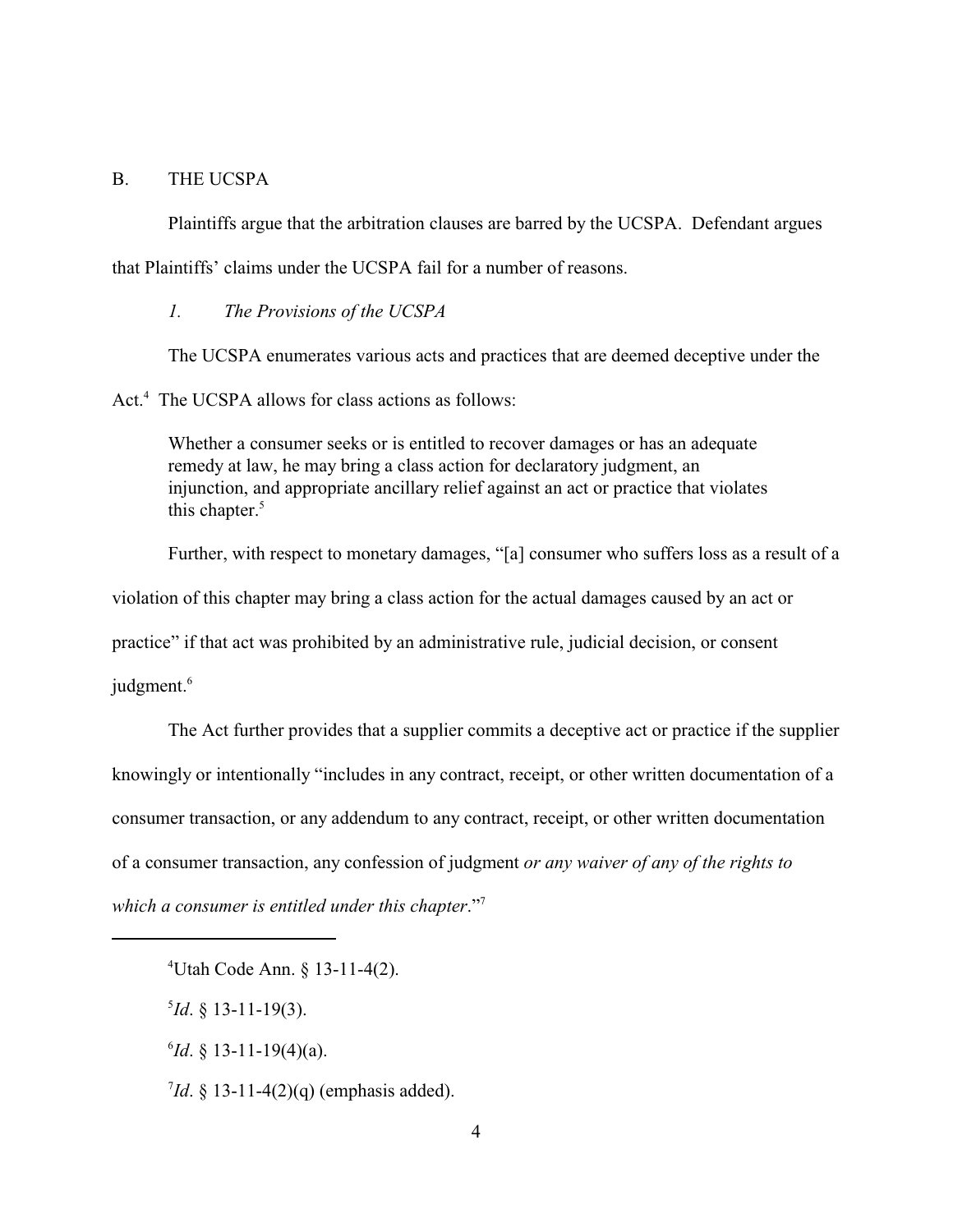Plaintiffs argue that, when read in conjunction, these provisions of the UCSPA bar the waivers at issue here. Defendant makes various arguments in opposition.

### *2. Statute of Limitations*

Defendant first argues that Plaintiffs' claims under the UCSPA are time barred. The UCSPA requires an action to be brought "within two years after occurrence of a violation of this chapter."<sup>8</sup> According to Plaintiffs' Complaint, the fraud perpetrated by Defendant "ends when the student is induced to sign an enrollment agreement and applications for tens-of-thousands of dollars in student loans."<sup>9</sup> Plaintiffs signed their enrollment agreements more than two years before the Complaint was filed. Therefore, Defendant argues that Plaintiffs' claims under the UCSPA are time barred.

This argument, however, is not without its problems. It could be argued that Defendant's deceptive acts continued each time Plaintiffs were required to obtain additional financing. This would likely have occurred at least once per year, likely leaving some claims within the limitations period. It could also be argued that any statute of limitations should be tolled because Defendant's deceptive acts prevented them from learning the truth. Under Utah law, a statute of limitations may be tolled where a plaintiff does not become aware of the cause of action because of the defendant's concealment or misleading conduct.<sup>10</sup> This form of equitable tolling may be applicable to Plaintiffs' claims, though the Court need not decide this issue. Based on these

 $^{8}Id. \S$  13-11-19(8).

 $^9$ Docket No. 2, Ex. A, ¶ 21.

<sup>&</sup>lt;sup>10</sup> See Russell Packard Dev., Inc. v. Carson, 108 P.3d 741, 747 (Utah 2005).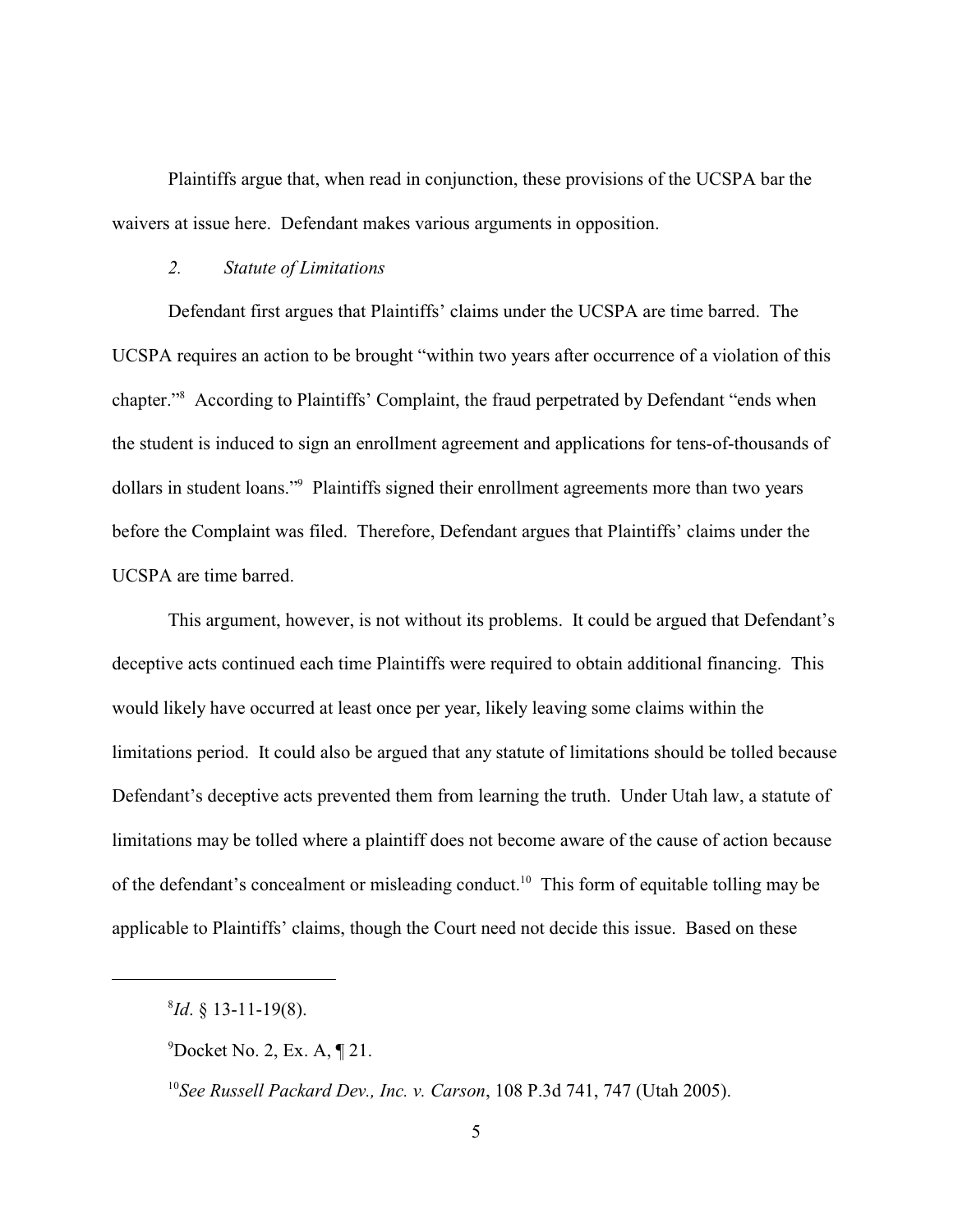considerations, the Court cannot conclusively find that Plaintiffs' claims under the UCSPA are time barred.

# *3. Act or Practice Authorized Under Federal Law*

The UCSPA does not apply to "an act or practice required or specifically permitted by or under federal law  $\dots$  ."<sup>11</sup> Pursuant to the FAA, arbitration clauses are clearly permitted under federal law. Therefore, the UCSPA does not prohibit arbitration clauses generally. While the FAA does not specifically address class action waivers, under *Stolt-Nielsen S.A. v. AnimalFeeds Int'l Corp.*,<sup>12</sup> it seems that such waivers would be permitted under the FAA.<sup>13</sup> Therefore, the Court doubts that the UCSPA bars the enforcement of the arbitration agreements here. If the UCSPA did so, it would be preempted by the FAA, as discussed below.

*4. Whether Plaintiffs Have Asserted Claims Allowing Class Treatment under the UCSPA*

Defendant next argues that Plaintiffs have failed to assert claims that allow for class treatment under the UCSPA. As stated above, the UCSPA allows for class treatment in narrow circumstances: when a consumer brings a claim for declaratory judgment, an injunction, and appropriate ancillary; and for money damages if that act was prohibited by an administrative rule,

 $11$ Utah Code Ann. § 13-11-22(1)(a).

 $12130$  S.Ct. 1758 (2010).

<sup>&</sup>lt;sup>13</sup>*Id*. at 1774, 1775 (stating that "parties may specify *with whom* they choose to arbitrate their disputes" and holding "that a party may not be compelled under the FAA to submit to class arbitration unless there is a contractual basis for concluding that the party *agreed* to do so").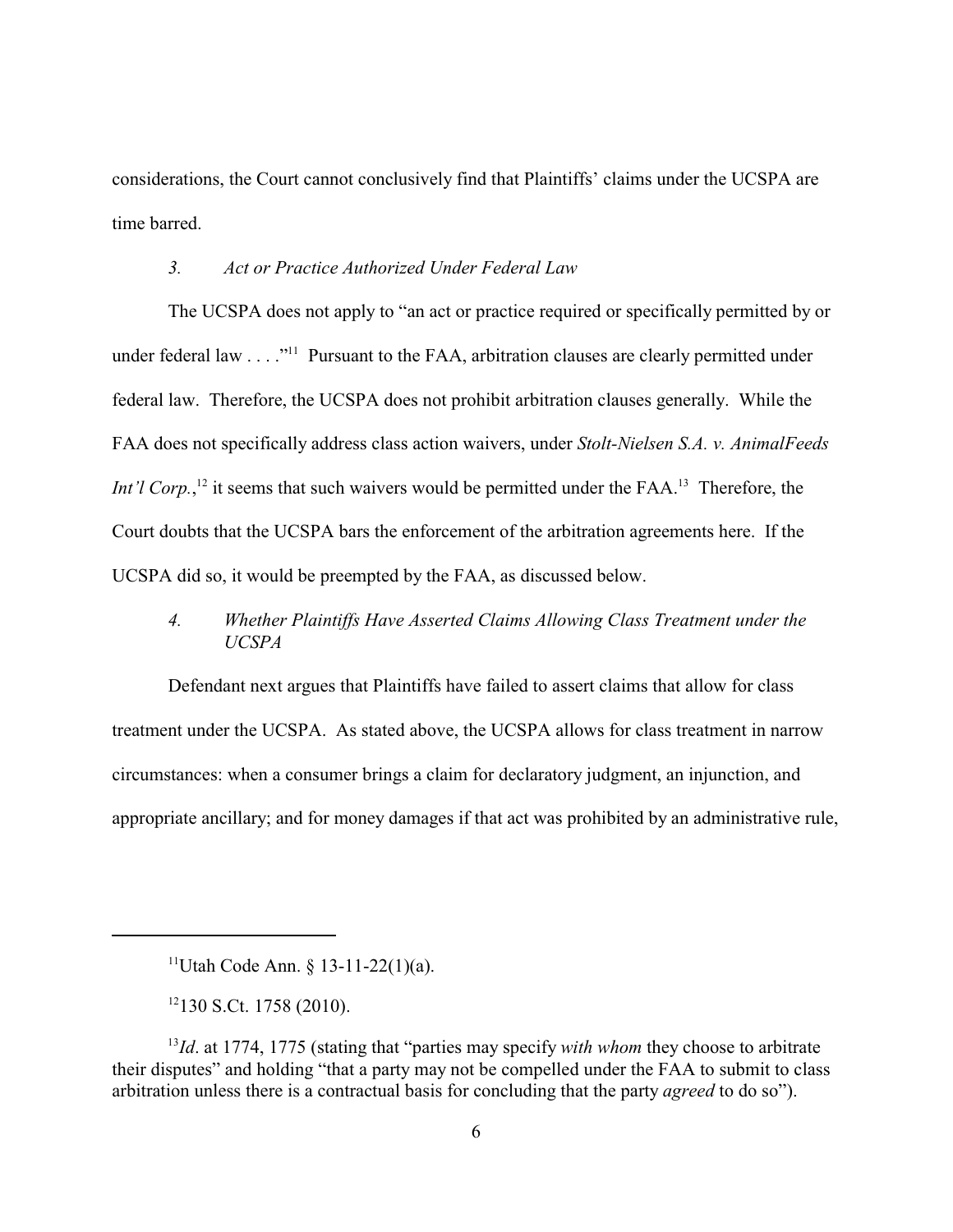judicial decision, or consent judgment.<sup>14</sup> Defendant argues that Plaintiffs' claims do not fall into either of these categories.

Plaintiffs' Complaint does bring a claim for declaratory judgment and an injunction. Based on this, Plaintiffs' claims for declaratory judgment and an injunction may be permitted under the class action provisions of the UCSPA. Further, Plaintiffs' Complaint alleges that certain practices of Defendant violate the administrative rules authorized under the UCSPA.<sup>15</sup> Therefore, Plaintiffs' claims for money damages may also be cognizable under the class action provision of the Act. Therefore, it appears that Plaintiffs have brought claims under the UCSPA that would allow for a class action.

### *5. Whether the FAA Preempts the UCSPA*

Defendant argues that the FAA preempts any provision of the UCSPA invalidating arbitration agreements that do not authorize class-wide dispute resolution.

As stated, Section 2 of the FAA provides that arbitration agreements "shall be valid, irrevocable, and enforceable, save upon such grounds as exist at law or in equity for the revocation of *any contract*."<sup>16</sup> The Supreme Court has held that state contract law can therefore invalidate such agreements "if that law arose to govern issues concerning the validity, revocability, and enforceability of contracts generally."<sup>17</sup> "Thus, generally applicable contract

<sup>&</sup>lt;sup>14</sup>Utah Code Ann. § 13-11-19(4)(a).

<sup>&</sup>lt;sup>15</sup>Docket No. 2, Ex. A,  $\P\P$  119-130.

<sup>&</sup>lt;sup>16</sup>9 U.S.C. § 2 (emphasis added).

<sup>&</sup>lt;sup>17</sup>Doctor's Assocs., Inc. v. Casarotto, 517 U.S. 681, 686-87 (1996) (quotation, emphasis omitted).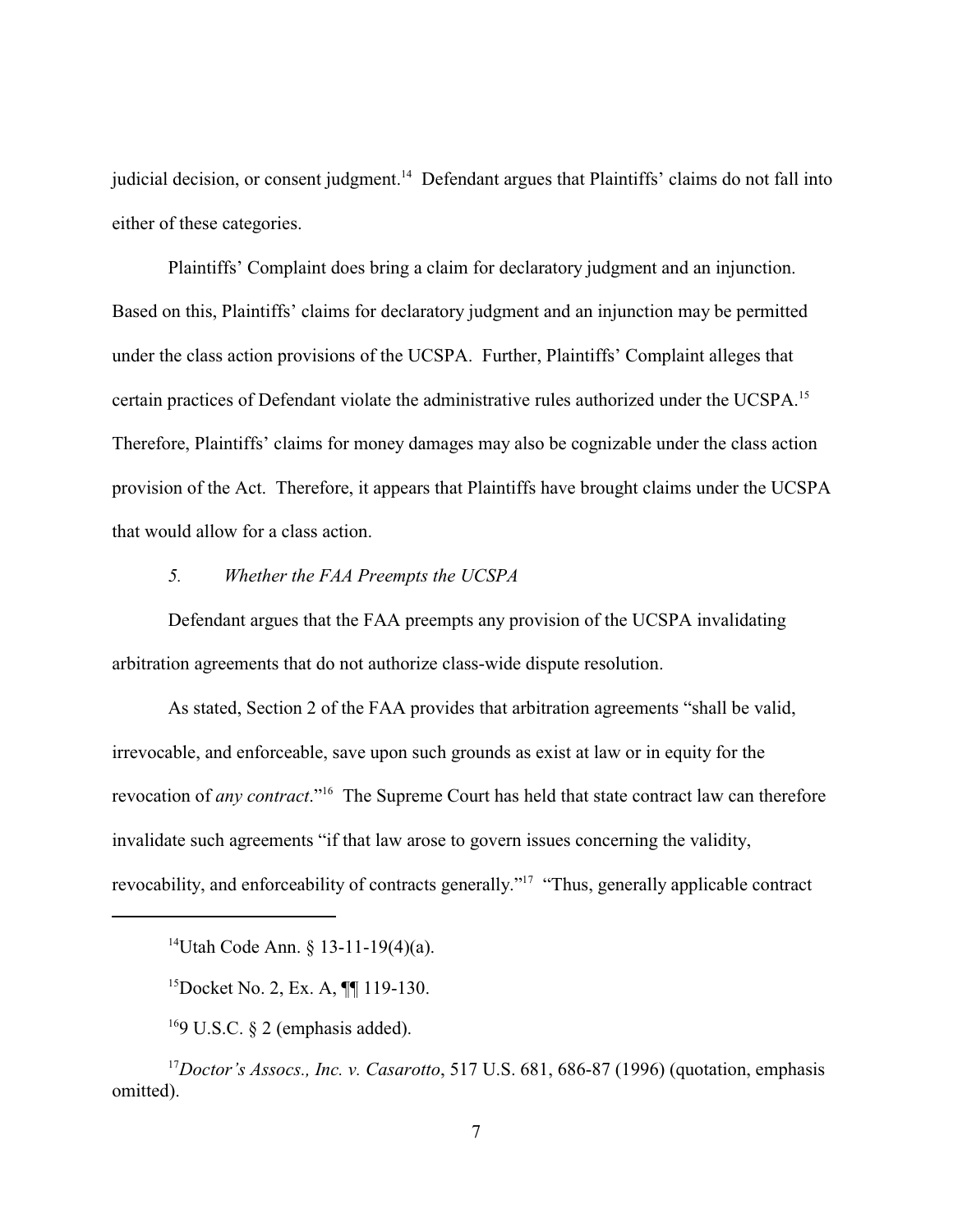defenses, such as fraud, duress, or unconscionability, may be applied to invalidate arbitration agreements without contravening  $\S 2$ ."<sup>18</sup> "Congress precluded States from singling out arbitration provisions for suspect status, requiring instead that such provisions be placed upon the same footing as other contracts."<sup>19</sup>

The Supreme Court has considered the issue of whether a state law is preempted by the FAA on a number of occasions. In *Southland Corp. v. Keating*<sup>20</sup>, the Court held that the California Franchise Investment Law was preempted by the FAA.<sup>21</sup> In *Southland*, the Court considered a portion of that law which provided: "Any condition, stipulation or provision purporting to bind any person acquiring any franchise to waive compliance with any provision of this law or any rule or order hereunder is void."<sup>22</sup> "The California Supreme Court interpreted this statute to require judicial consideration of claims brought under the State statute  $\ldots$ ."<sup>23</sup> The Supreme Court held that, "[s]o interpreted the California Franchise Investment Law directly conflicts with § 2 of the Federal Arbitration Act and violates the Supremacy Clause."<sup>24</sup>

 $^{21}Id$ . at 17.

 $^{23}Id.$ 

 $^{24}Id$ .

 $^{18}Id$ . at 687.

 $I<sup>9</sup>Id$ . (quotation marks and citation omitted).

 $20465$  U.S. 1 (1984).

 $\frac{22}{d}$ . at 10 (quoting Cal. Corp. Code § 31512 (West 1977)).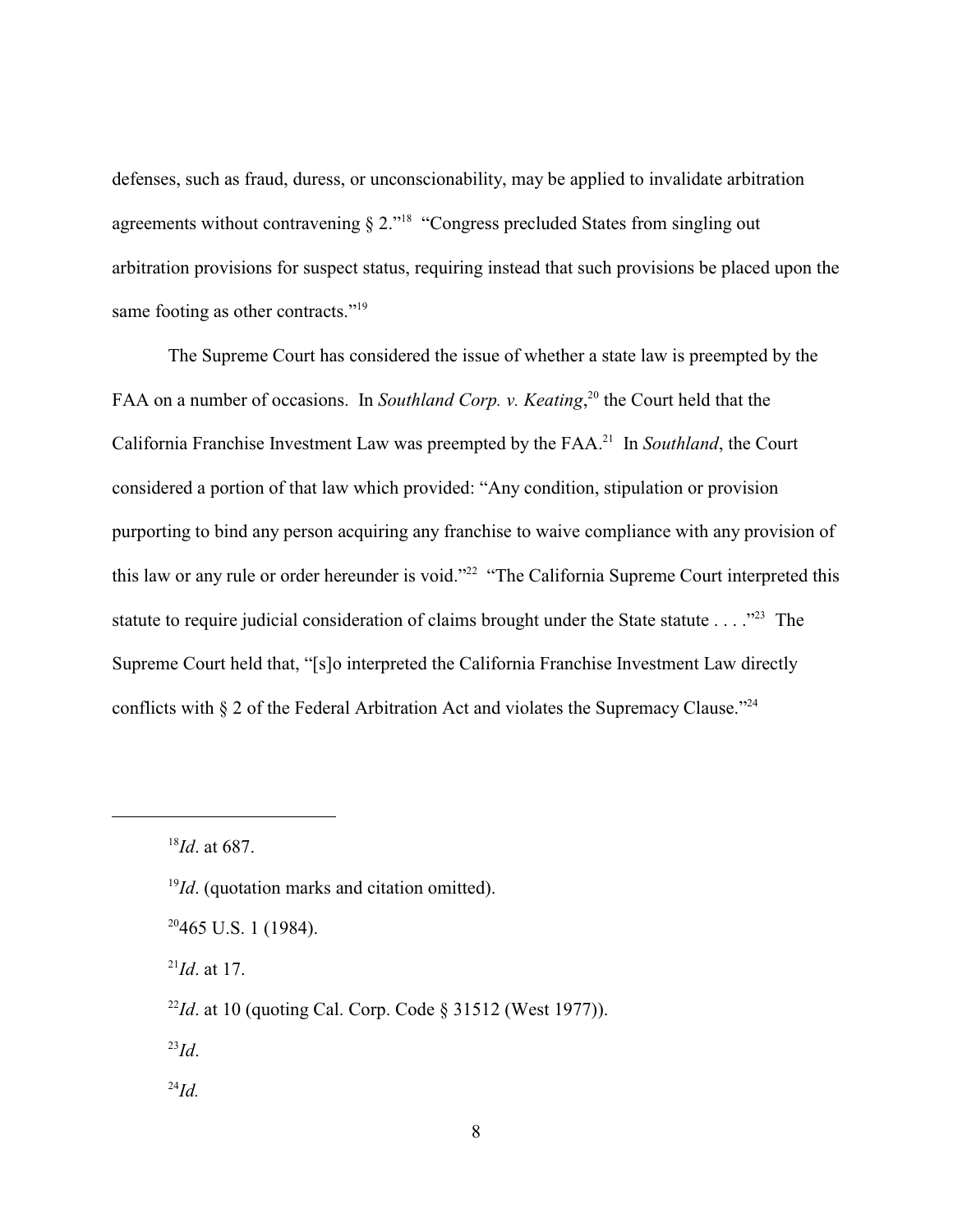In *Casarotto*, the Supreme Court invalidated a Montana statute which rendered arbitration clauses unenforceable unless typed in underlined capital letters on the first page of the contract.<sup>25</sup>

In *Commerce Park at DFW Freeport v. Mardian Construction Co*,<sup>26</sup> the Fifth Circuit addressed the precise issue faced by this Court. The court addressed the interplay between the FAA and a Texas consumer protection statute.<sup>27</sup> The Texas statute, like the UCSPA, provided a cause of action to consumers who had suffered damages as a result of conduct proscribed by the act and provided that waiver of such a right was contrary to public policy and was void.<sup>28</sup> The Fifth Circuit, relying on *Southland*, found that the no-waiver provision of the Texas consumer protection statute, if given force, would abrogate the FAA and such abrogation would violate the Supremacy Clause.<sup>29</sup>

Similarly, the Ninth Circuit, in *Ting v. AT&T*,<sup>30</sup> found that the FAA preempted California's Consumer Legal Remedies Act because "the CLRA applies to such a limited set of [consumer] transactions" and, therefore, "is not a law of 'general applicability."<sup>31</sup> The Ninth

<sup>26</sup>729 F.2d 334 (5th Cir. 1984).  $^{27}Id$ . at 337. *Id*. 28  $^{29}$ *Id.* at 338. 319 F.3d 1126 (9th Cir. 2003). <sup>30</sup>  $^{31}$ *Id.* at 1148.

<sup>&</sup>lt;sup>25</sup>Casarotto, 517 U.S. at 687.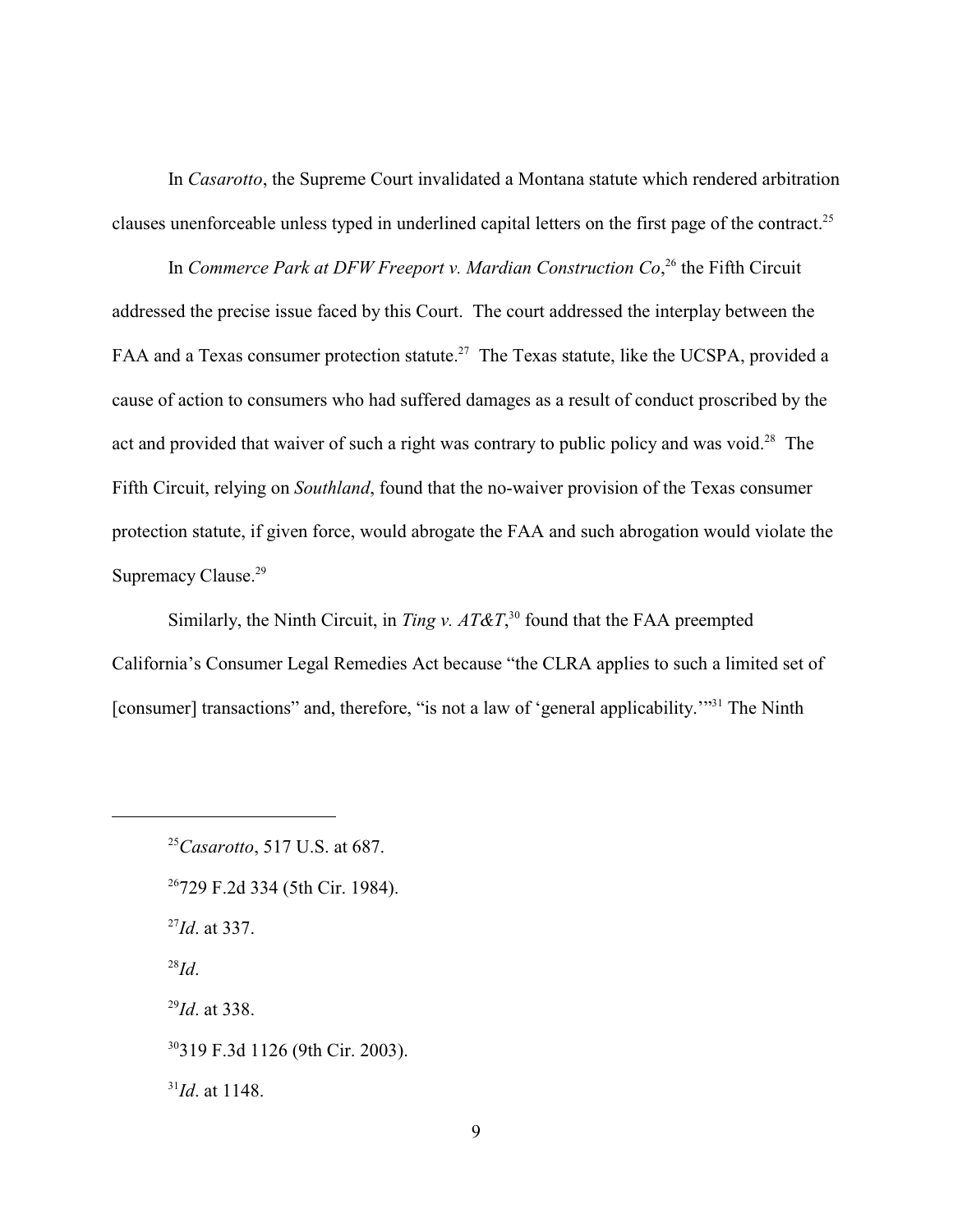Circuit also found the FAA to preempt a California law that "applies only to forum selection clauses and only to franchise agreements."<sup>32</sup>

The UCSPA applies to a narrow set of transactions. By its nature, it is limited to consumer transaction, not contracts generally. Further, there are certain contracts, such as securities, which are exempted from the Act. Because the Act does not apply to contracts generally, it cannot bar arbitration agreements under the FAA. To the extent that it does, it is preempted by the FAA under the case law discussed above.

For all of the reasons discussed above, Plaintiffs' argument that the UCSPA bars Defendant's Motion to Compel must be rejected.

# C. UNCONSCIONABILITY

Plaintiffs argue that the arbitration agreement and class action waivers are unconscionable. As stated above,"generally applicable contract defenses, such as fraud, duress, or unconscionability, may be applied to invalidate arbitration agreements without contravening § 2 [of the FAA]." $33$ 

In Utah, a party claiming unconscionability bears a heavy burden.<sup>34</sup> In determining whether a contract is unconscionable, the Court uses a two-pronged analysis.<sup>35</sup> "The first prong—substantive unconscionability—focuses on the agreement's contents. The second

<sup>&</sup>lt;sup>32</sup> Bradley v. Harris Research, Inc., 275 F.3d 884, 890 (9th Cir. 2001).

<sup>&</sup>lt;sup>33</sup>*Casarotto*, 517 U.S. at 687.

*Ryan v. Dan's Food Stores, Inc.*, 972 P.2d 395, 402 (Utah 1998). <sup>34</sup> <sup>35</sup>*Id*.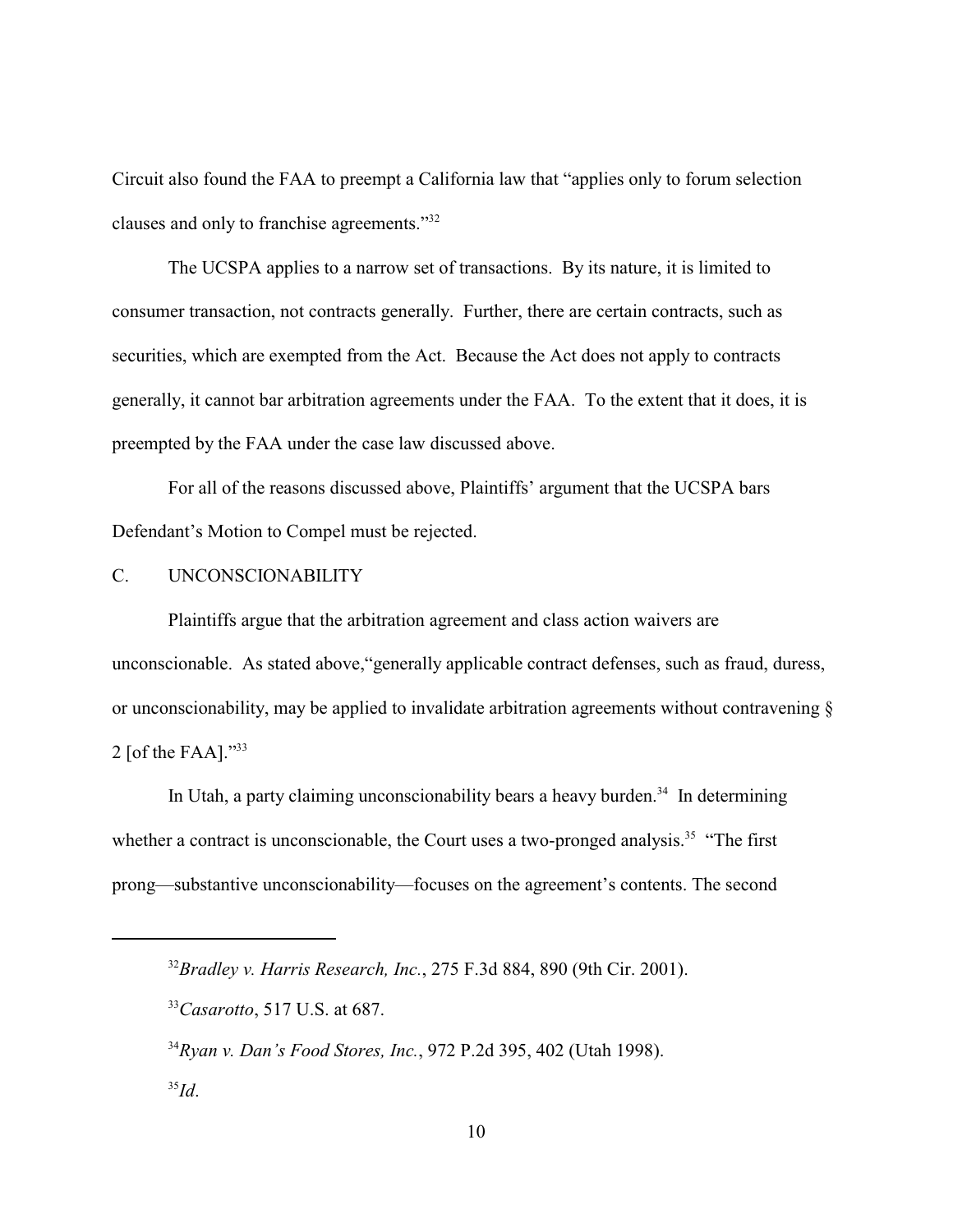prong—procedural unconscionability—focuses on the formation of the agreement."<sup>36</sup> While substantive unconscionability alone may support a finding of unconscionability, procedural unconscionability without any substantive imbalance will rarely render a contract unconscionable $^{337}$ 

Substantive unconscionability focuses on the contents of an agreement, examining the relative fairness of the obligations assumed. In determining substantive unconscionability, we consider whether a contract's terms are so one-sided as to oppress or unfairly surprise an innocent party or whether there exists an overall imbalance in the obligations and rights imposed by the bargain . . . according to the mores and business practices of the time and place. Even if a contract term is unreasonable or more advantageous to one party, the contract, without more, is not unconscionable-the terms must be so one-sided as to oppress . . . an innocent party. 38

Procedural unconscionability focuses on the negotiation of the contract and the circumstances of the parties. Our principle inquiry is whether there was overreaching by a contracting party occupying an unfairly superior bargaining position. Factors bearing on procedural unconscionability include:

(1) whether each party had a reasonable opportunity to understand the terms and conditions of the agreement; (2) whether there was a lack of opportunity for meaningful negotiation; (3) whether the agreement was printed on a duplicate or boilerplate form drafted solely by the party in the strongest bargaining position; (4) whether the terms of the agreement were explained to the weaker party; (5) whether the aggrieved party had a meaningful choice or instead felt compelled to accept the terms of the agreement; and (6) whether the stronger party employed deceptive practices to obscure key contractual provisions.

None of the factors is dispositive; rather, we consider all the circumstances in light of the doctrine's purpose to prevent oppression and unfair surprise.<sup>39</sup>

*Id*. 36

 $J^3Id$ .

<sup>&</sup>lt;sup>38</sup>*Id*. (quotation marks and citations omitted).

 $I<sup>39</sup>Id$ , at 403 (quotation marks and citations omitted).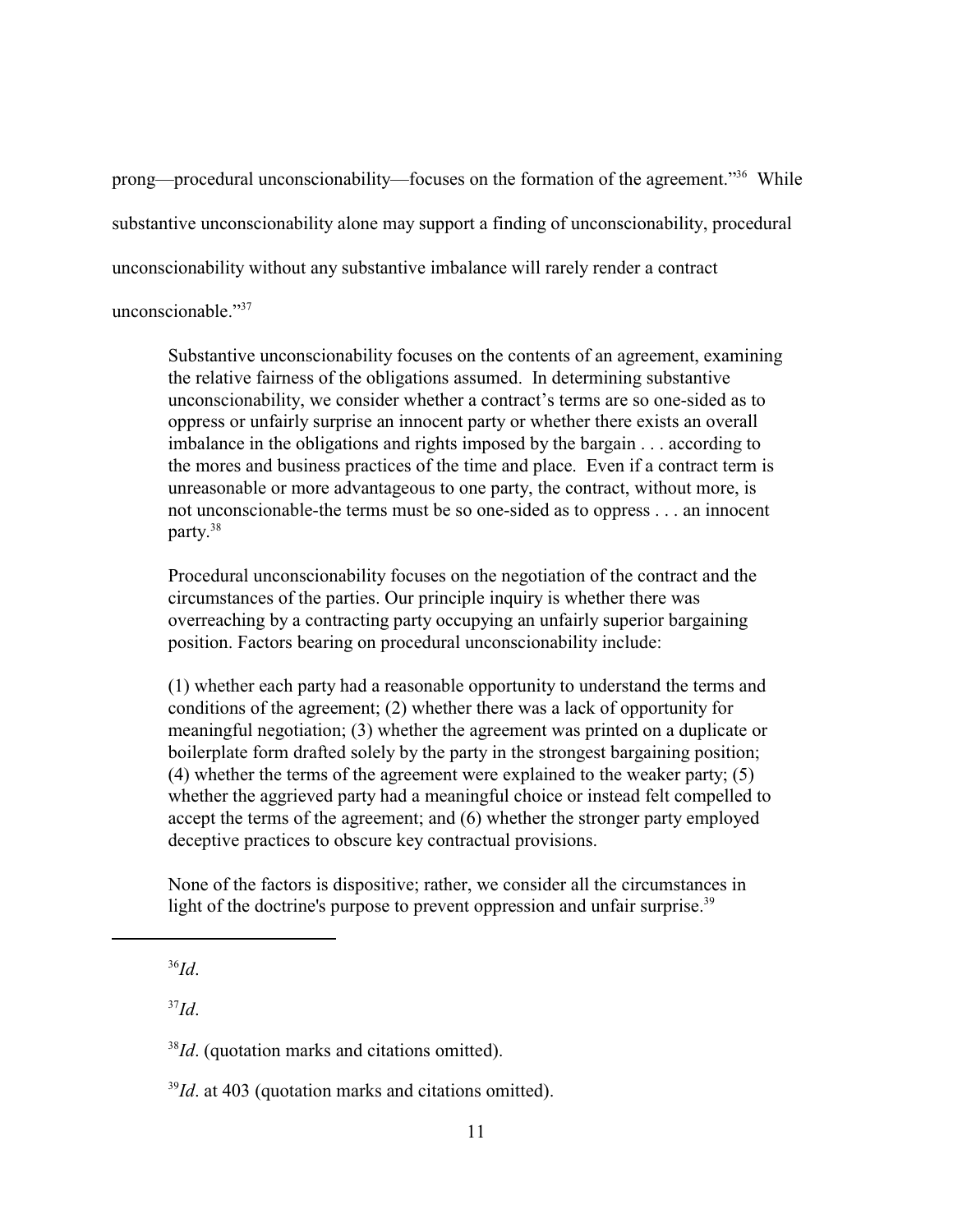### *1. Arbitration Agreements*

The first issue to consider is whether the arbitration agreements themselves are unconscionable, without the class action waivers.<sup>40</sup>

### *a. Substantive Unconscionability*

Arbitration agreements, generally speaking, are not substantively unconscionable under Utah law. The Utah Supreme Court has made clear "that arbitration agreements are favored in Utah."<sup>41</sup> However, arbitration agreements may contain substantively unconscionable terms. For example, the Utah Supreme Court in *Sosa v. Paulos*, found that an arbitration clause "requiring the patient to pay the doctor's arbitration fees (personal as well as for attorneys fees and costs) if the arbitration award [was] not more than half of the amount claimed" to be not only substantively unconscionable, but also against public policy.<sup>42</sup>

Plaintiffs argue that the arbitration agreements are substantively unconscionable because: (1) individual arbitration is not a practical, effective mechanism for Plaintiffs or the class they seek to represent; (2) the arbitration agreements prevent a review of Defendant's practices and eliminate any chance of preventing future harm through injunctive or class-wide relief; (3) the arbitration agreement are effective only against the students; and (4) the agreement in the arbitration agreement for Defendant to bear the costs does little to lessen the student's burden as they would still have to pay their own attorneys fees and expenses.

 $40$ As stated, only two of the three enrollment agreements contain class action waivers, though class arbitration could not likely be maintained under *Stolt-Nielsen*.

*Sosa v. Paulos*, 924 P.2d 357, 359 (Utah 1996). <sup>41</sup>

 $^{42}$ *Id*. at 361-62.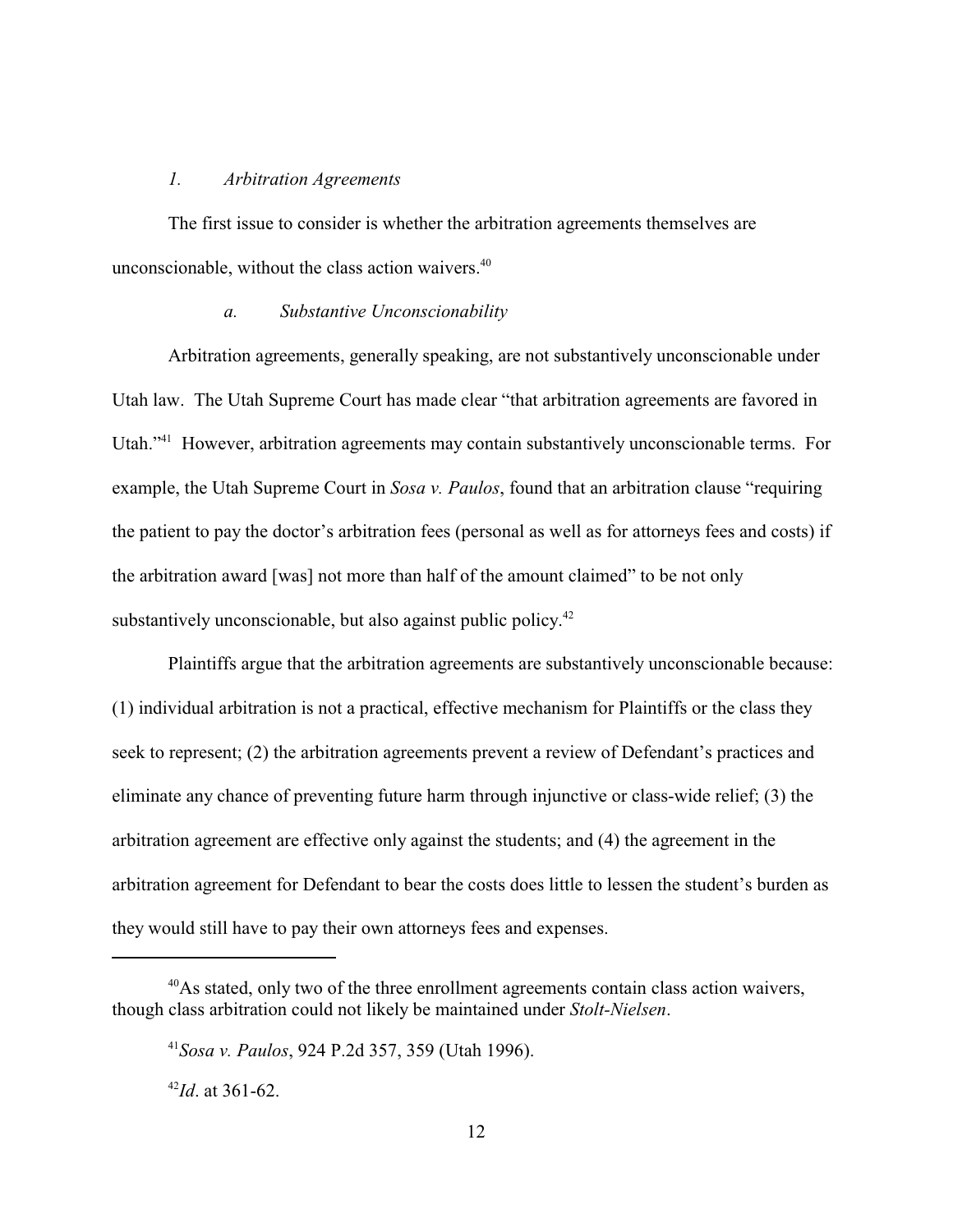Here, the terms of the arbitration agreement provide that any arbitration will be conducted by the American Arbitration Association ("AAA"). Further, the agreement provides that the cost of the arbitration filing fee, arbitrator's compensation and facilities fees will be paid by Defendant, to the extent they are greater than the applicable court filing fee. Additionally, the agreements provide that any remedy available from a court under the law shall be available in arbitration.

Considering the substantive terms of the arbitration agreement here, the Court cannot find that it is substantively unconscionable. The arbitration agreement here is readily distinguishable from *Sosa* where the arbitration clause required the patient to pay the doctor's arbitration fees (personal as well as for attorneys fees and costs) if the arbitration award was not more than half of the amount claimed. Here, there is nothing substantively unconscionable about the terms of the arbitration agreements and the arguments raised by Plaintiffs do not touch on substantive unconscionability. Therefore, the arbitration agreements themselves are not substantively unconscionable.

### *b. Procedural Unconscionability*

The bulk of Plaintiffs arguments concern procedural unconscionability. As set forth above, procedural unconscionability focuses on the negotiation of the contract and the circumstances of the parties. The factors to consider include: (1) whether each party had a reasonable opportunity to understand the terms and conditions of the agreement; (2) whether there was a lack of opportunity for meaningful negotiation; (3) whether the agreement was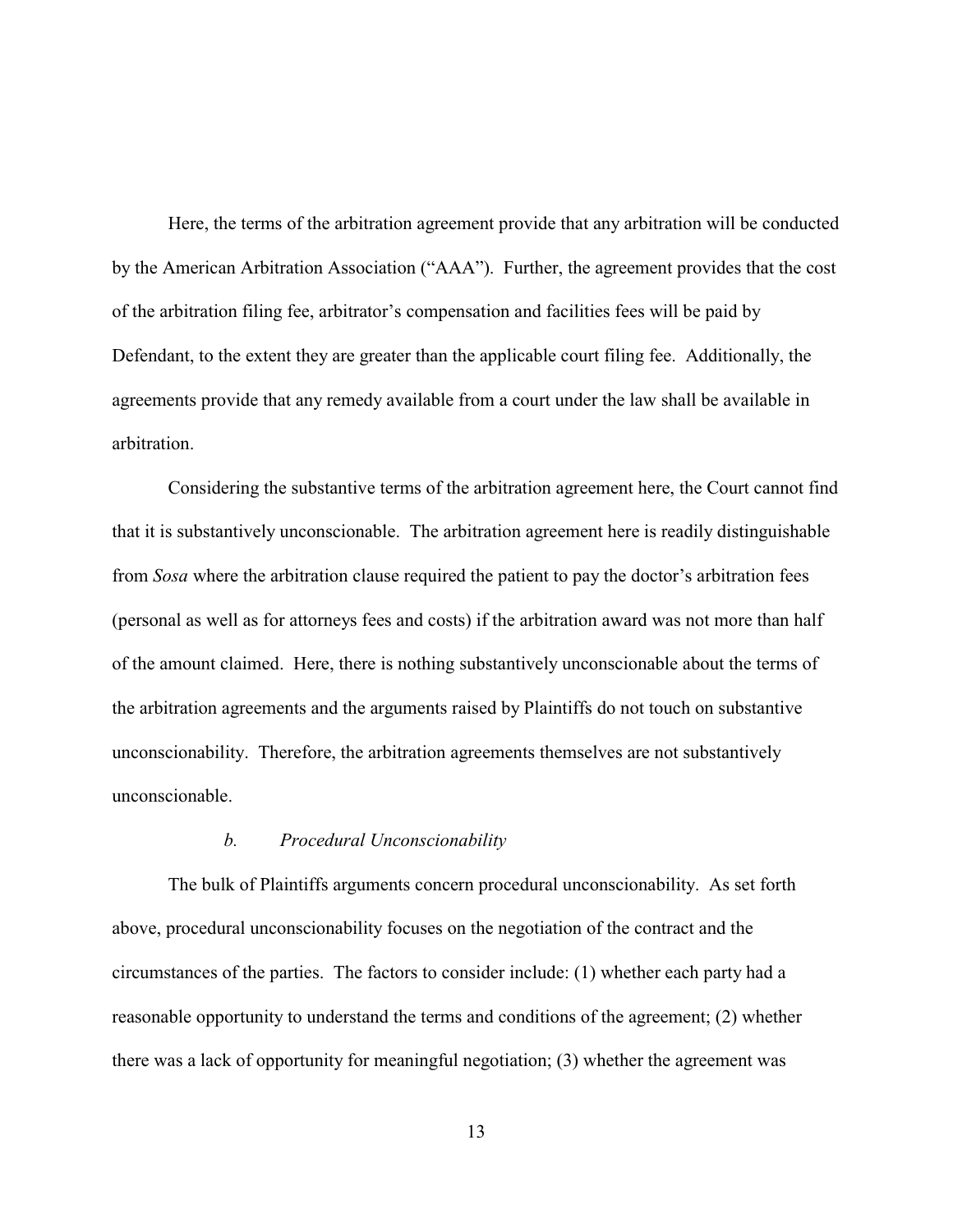printed on a duplicate or boilerplate form drafted solely by the party in the strongest bargaining position; (4) whether the terms of the agreement were explained to the weaker party; (5) whether the aggrieved party had a meaningful choice or instead felt compelled to accept the terms of the agreement; and (6) whether the stronger party employed deceptive practices to obscure key contractual provisions.

The Utah Supreme Court found the arbitration agreement at issue in *Sosa* to be procedurally unconscionable.<sup> $43$ </sup> In that case, Ms. Sosa was provided the arbitration agreement just minutes before she was to undergo surgery, when she was already in her surgical clothing and in a state of fear and anxiety. Ms. Sosa felt "rushed and hurried" and did not read the document. The document was on a printed form drafted by her doctor, who was in a much stronger bargaining position. The document was given to Ms. Sosa without explanation and she believed that signing it was necessary to proceed with the surgery and that the surgery could not realistically be postponed or cancelled at that late stage. "In short, Ms. Sosa was in a vulnerable position when she was shown the document for the first time and asked to sign it."<sup>44</sup> The court found the agreement to be procedurally unconscionable.<sup>45</sup>

The court distinguished *Sosa* in *Ryan v. Dan's Food Stores, Inc*. In *Ryan*, an employee of a grocery store pharmacy argued that an acknowledgment form, which provided that he was an at-will employee was unconscionable. The court first concluded that the agreement was not

*Sosa*, 924 P.3d at 362-65. <sup>43</sup>

 $^{44}$ *Id.* at 363.

 $^{45}$ *Id*. at 364-65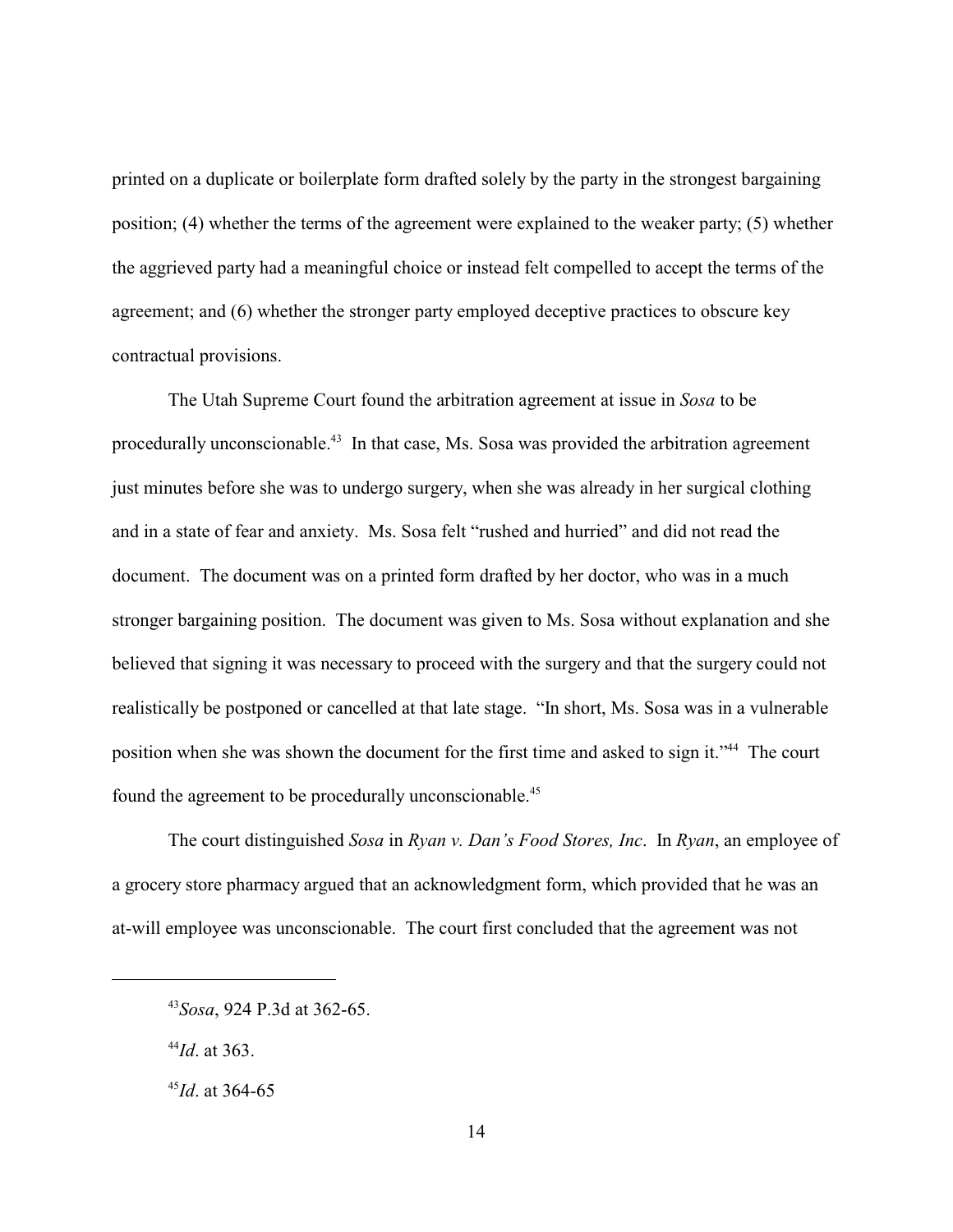substantively unconscionable, based on the fact that Utah law presumes employment to be atwill. The court then went on to consider procedural unconscionability. The court found that Ryan had a reasonable opportunity to understand the terms of the acknowledgment form and that the terms had been explained to him by his employer. Further, the court found no use of deceptive practices. As to the fifth factor, the court distinguished that case from *Sosa*, citing the unique facts of *Sosa* discussed above. The court recognized that the form was drafted solely by the employer and that Ryan did not have an opportunity to negotiate the at-will term, but stated "that these factors alone do not render the acknowledgment unconscionable."<sup>46</sup>

With these cases in mind, the Court turns to a consideration of the above-listed factors here. The first factor is whether each party had a reasonable opportunity to understand the terms and conditions of the agreement. Here, Plaintiffs assert that they did not read and understand the arbitration agreement and that they were rushed through the enrollment process. Plaintiffs assert that Defendant's enrollment process was designed to reduce their ability to read or understand the arbitration provisions. However, there is at least some evidence to suggest that Plaintiffs had the ability to read the agreement, though they did so quickly and understood that signing the agreements was a necessary step toward admission. Additionally, Plaintiffs had the ability to cancel the agreement in its entirety within three days.

The second and third factors are related: whether there was a lack of opportunity for meaningful negotiation and whether the agreement was printed on a duplicate or boilerplate form drafted solely by the party in the strongest bargaining position. Here, it is undisputed that the

<sup>&</sup>lt;sup>46</sup>Rvan, 972 P.2d at 404.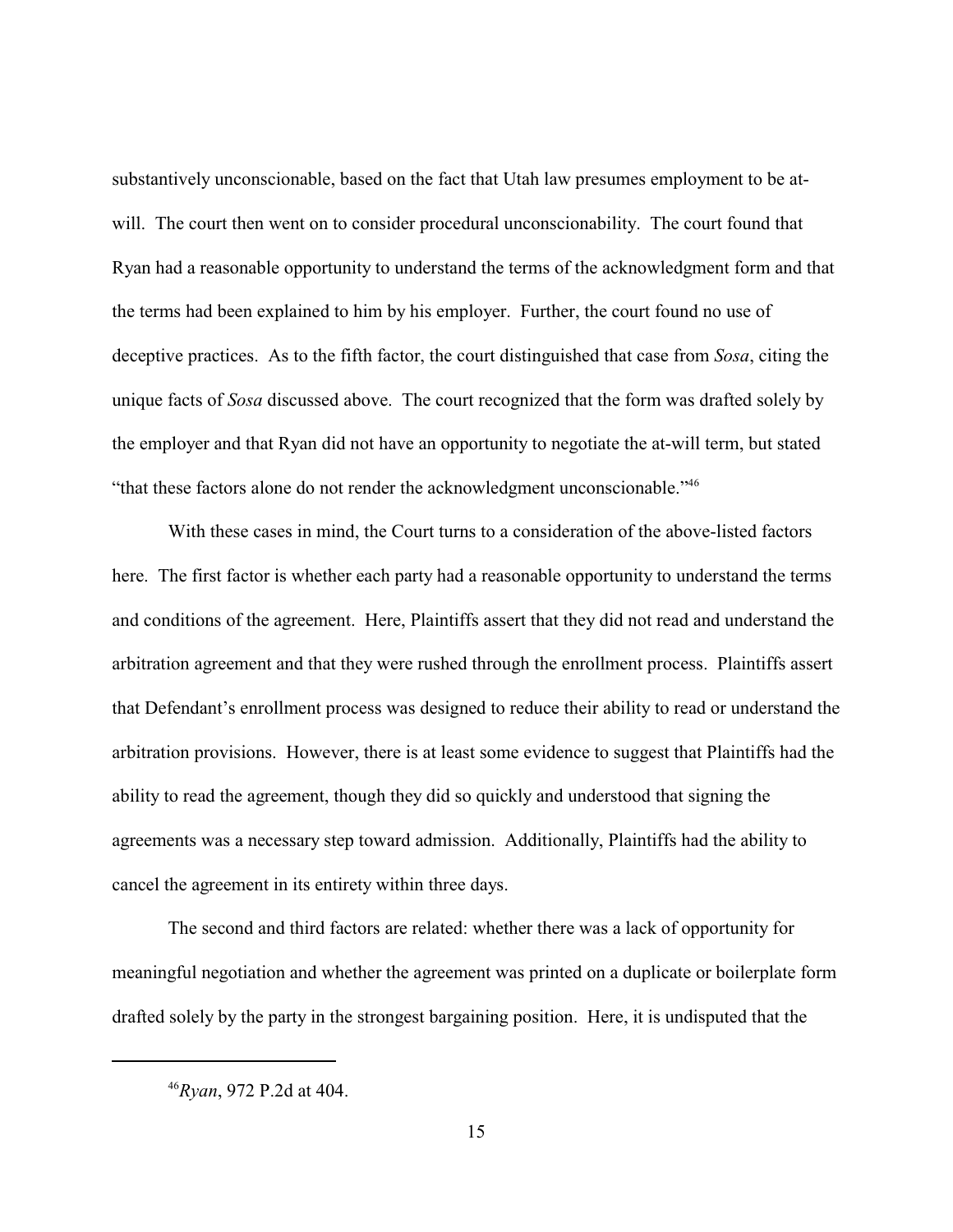form provided to Plaintiffs was a pre-printed form drafted by Defendant and that Plaintiffs had no meaningful opportunity to negotiate. "However, these factors alone do not render the [agreement] unconscionable.<sup> $347$ </sup> As with the employment contract at issue in *Ryan*, all enrollment agreements will be drafted by the school and standard enrollment forms are common.<sup>48</sup> Further, arbitration agreements within contracts are commonplace.

Fourth, Plaintiffs provide declarations that the terms of the agreement were not explained to them. Further, the Motion to Supplement Exhibits contains information to suggest that Defendant's employees were specifically instructed no to go through each disclosure in the enrollment agreement, but instead be available for specific questions.

The fifth factors concerns whether the aggrieved party had a meaningful choice or instead felt compelled to accept the terms of the agreement. The Utah Supreme Court discussed this factor at length in distinguishing *Ryan* from *Sosa*:

We distinguish Ryan's situation from that in *Sosa*, where we invalidated a medical arbitration agreement on unconscionability grounds. In that case, Sosa received an arbitration agreement along with two consent forms less than an hour before she underwent knee surgery. She was already dressed in surgical clothing when someone from her surgeon's office gave her the three documents, one of which was the arbitration form, and asked her to sign them. Neither her surgeon nor any of his staff ever discussed the arbitration agreement with Sosa. At the time she received the forms, Sosa was nervous and anxious and also felt rushed to sign the documents. We concluded that Sosa was in a vulnerable position when she signed the arbitration agreement and found it both procedurally and substantively unconscionable.

In contrast, the undisputed facts of this case show that Dan's gave Ryan an opportunity to review the handbook and ask questions, both of which Ryan did.

<sup>48</sup>*Id*.

 $^{47}Id.$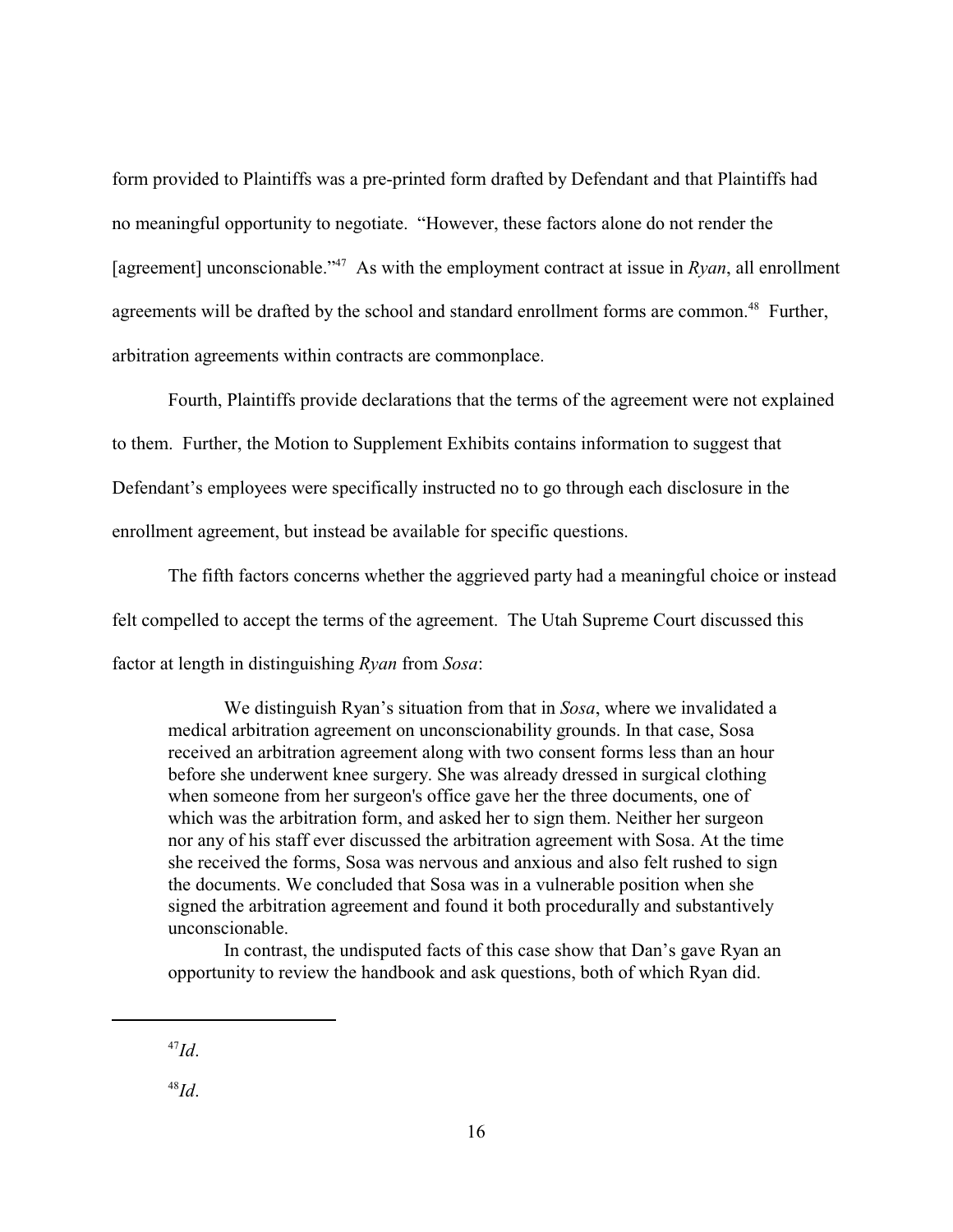Ryan concedes that he understood the at-will term. However, Ryan argues that Dan's coerced him into signing the acknowledgment form by refusing to give him his paycheck until he did so. Even if true, this did not eviscerate Ryan's choice whether to accept the terms of the acknowledgment. Ryan could have refused to sign the acknowledgment and thereafter obtained his paycheck. Alternatively, Ryan could have signed the acknowledgment form, received his paycheck, quit Dan's, and sought employment elsewhere, as the at-will term permitted him to do. Although Ryan may have wanted to work at Dan's, he was free to seek employment with another pharmacy that did not maintain at-will employment.<sup>49</sup>

The case is much more like *Ryan* than *Sosa*. Like *Sosa*, Plaintiffs felt rushed and hurried and did not read the enrollment agreements in full. However, as in *Ryan*, Plaintiffs simply could have refused to sign the enrollment agreement and pursued their academic interest elsewhere. Further, Plaintiffs had a right to cancel the agreements in their entirety within three days. While signing the enrollment agreement was necessary for Plaintiffs to enroll at the school, enrolling at a school is clearly distinguishable from the imminent surgery at issue in *Sosa*.

Finally, Plaintiffs have provided some evidence to suggest that Defendant employed deceptive practices to obscure key contractual provisions. Much of the evidence provided by Plaintiffs concern the high pressure sales tactics used by Defendant's employees and the attempts to quickly enroll students. Further, Plaintiffs' Complaint is rife with allegations of Defendant's alleged deceptive practices. Thus, there is at least some suggestion that Defendant used deceptive practices in the enrollment.

Considering all of the above factors, the Court finds that the arbitration agreements are not procedurally unconscionable. While there is evidence to show that Plaintiffs felt rushed into signing the enrollment agreements and that Defendant may have employed questionable practices

 $^{49}$ *Id.* at 403-04 (citation omitted).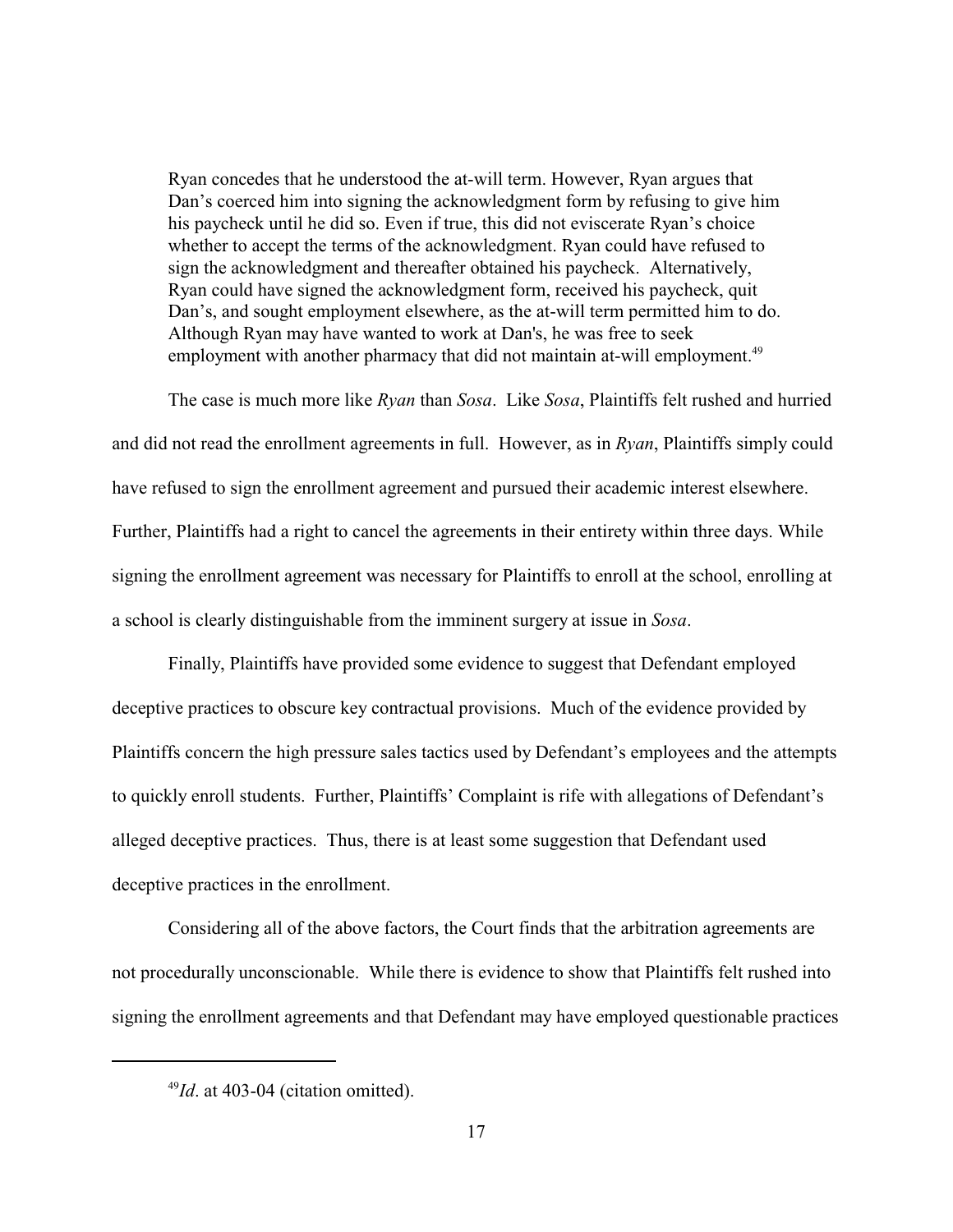in getting students to sign enrollment agreements, in the end each Plaintiff had the ability to refuse to sign the agreement and not enroll at Everest. Even if Plaintiffs did sign the agreements, they had the ability to cancel them within three days. The Court cannot find, based on all of the facts presented here, that the agreements here are procedurally unconscionable.

#### *2. Class Action Waivers*

Two of the three arbitration agreements also contained class actions waivers. Even though Plaintiff Cotton's enrollment agreement did not contain a class action waiver, under *Stolt-Nielsen*, class arbitration could not be maintained absent an agreement to allow for class arbitration.<sup>50</sup>

The analysis of whether a class action waiver provision is unconscionable under Utah law is the same as that set forth above. Specifically, the Court considers whether a class action waiver provision is substantively unconscionable and whether it is procedurally unconscionable.

The first issue to consider is whether a class action waiver is substantively unconscionable. No Utah case has considered whether class action waivers are substantively unconscionable. That does not mean, however, the Court is without guidance on this issue. As set forth above, the Utah Supreme Court in *Sosa* held that an arbitration clause which required a patient to pay the doctor's arbitration fees (personal as well as for attorneys fees and costs) if the arbitration award was not more than half of the amount claimed was substantively unconscionable. The class action waiver provision here provides no such requirements. The class action waiver simply require students to arbitrate their claims on an individual basis.

<sup>&</sup>lt;sup>50</sup> Stolt-Nielsen, 130 S.Ct. 1758, 1775.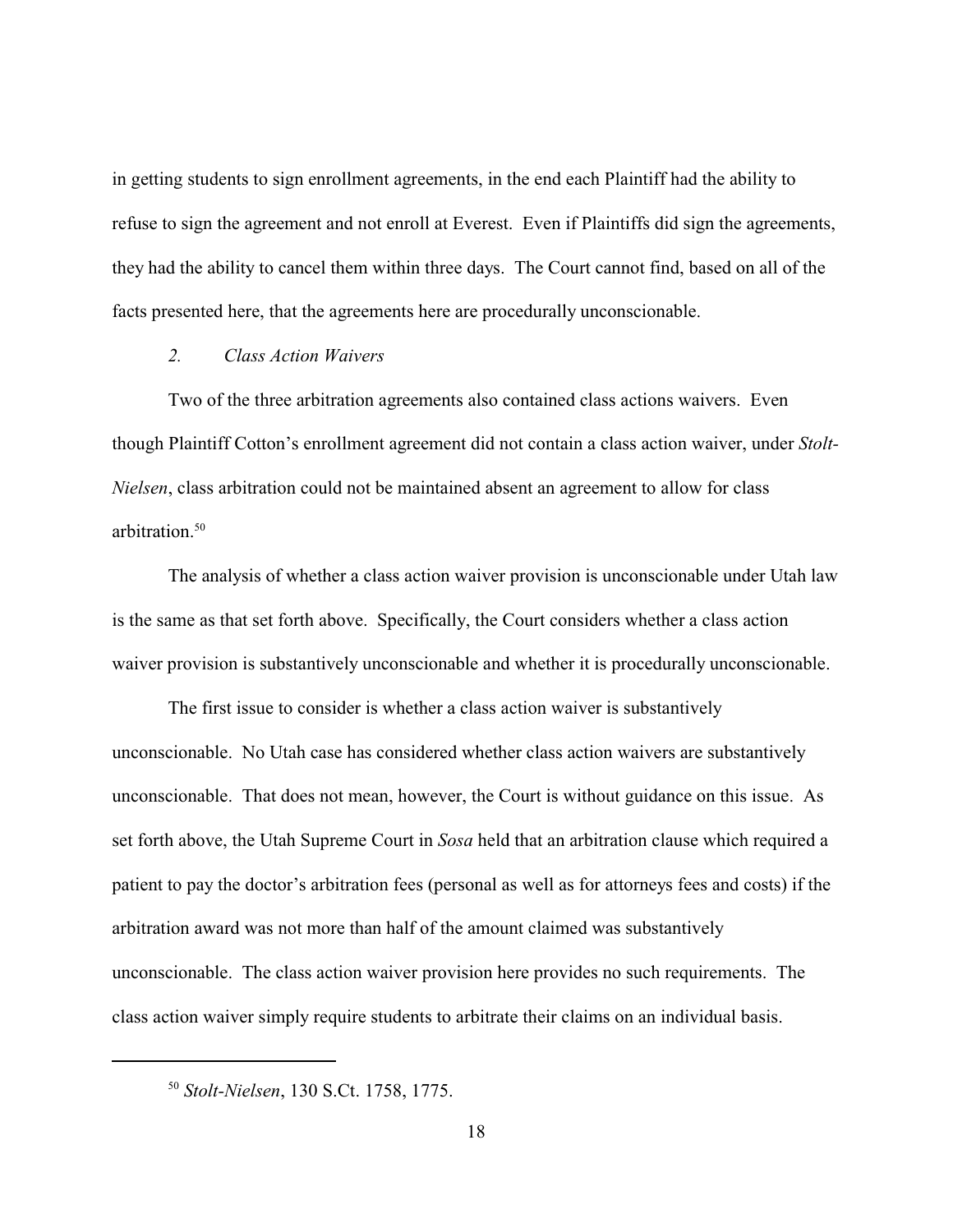Plaintiffs have provided nothing to suggest that, under Utah law, class action waiver provisions would be considered substantively unconscionable. While Plaintiffs have cited provisions of the UCSPA which provide class-wide relief to consumers in certain situations, the Court cannot find that such provisions denote a public policy in opposition to class action waivers. Indeed, recent statements by the Utah Attorney General in an *amicus* brief to the United States Supreme Court suggest that Utah favors the enforcement of class action waiver provisions.<sup>51</sup> Therefore, the Court cannot find that the class action waivers are substantively unconscionable under Utah law. Additionally, for the same reasons set forth above, the Court finds that the class actions waivers are not procedurally unconscionable.

### D. DISCOVERY AND TRIAL

Plaintiffs argue, in the alternative, that if the Court concludes that a dispute of fact exists with respect to whether the arbitration agreements are unconscionable, then Plaintiffs are entitled to discovery and a trial on that issue. Plaintiffs argue that, if Defendant is able to present evidence that conflicts with the declarations provided by Plaintiffs, then a dispute of fact would exist entitling them to a jury trial. Here, Defendant has not submitted any evidence to dispute Plaintiffs' declarations, therefore, there is no need for discovery or a trial on this issue. Rather, this is an issue to be decided by the Court considering the factors set forth above.

# E. STAY PENDING DECISION IN *AT&T v. CONCEPCION*

At oral argument, the Court asked counsel their positions on whether this matter should be stayed pending a decision by the United States Supreme Court in *A&T v. Concepcion*.

<sup>&</sup>lt;sup>51</sup> See Docket No. 20, Ex. A.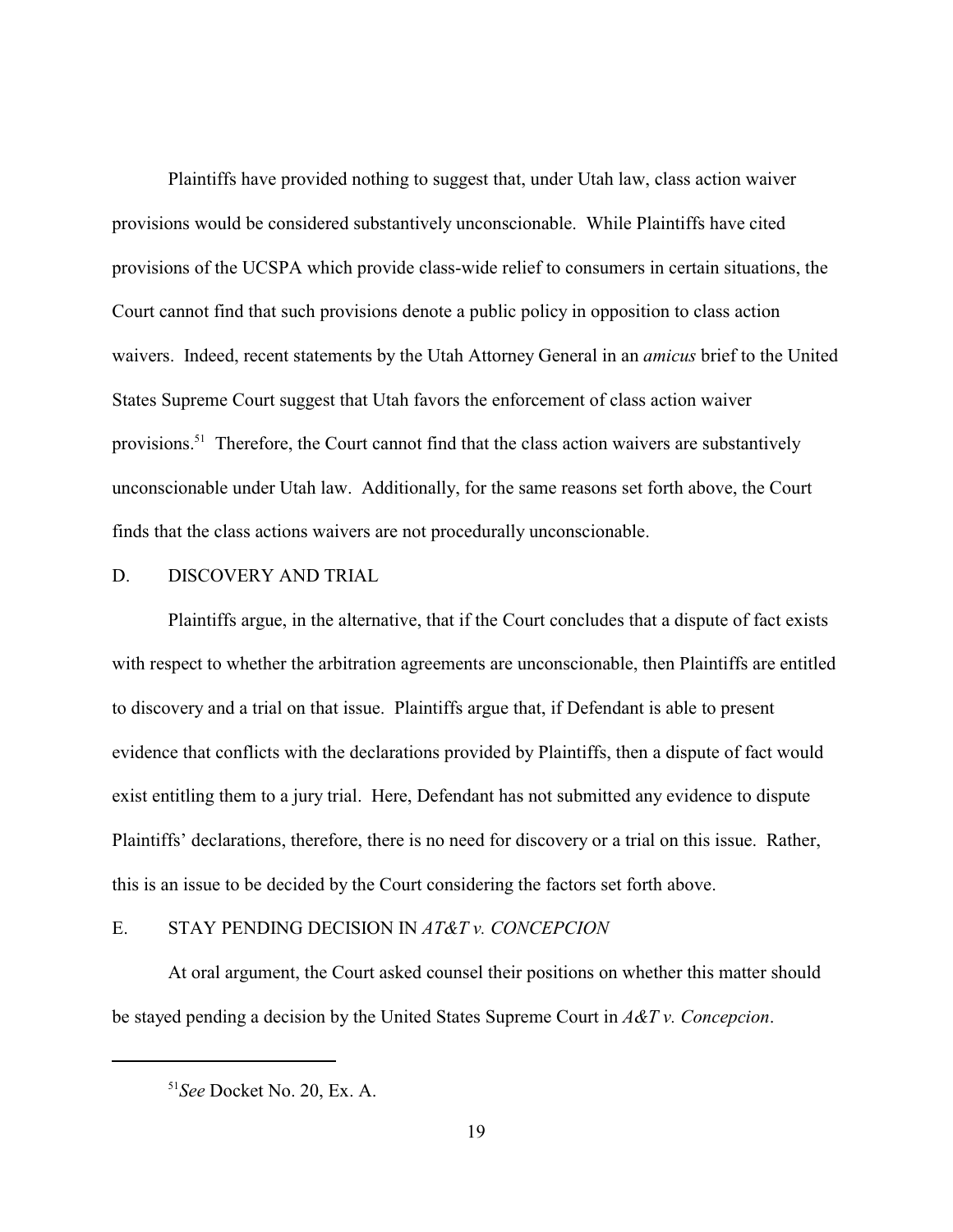*Concepcion* involves an appeal from the Ninth Circuit Court of Appeals where the court held that an arbitration agreement was unconscionable under California law.<sup>52</sup> After consideration of the issue, the Court has determined that a stay is not appropriate. The Court basis this decision on two things: (1) the differences between California law and Utah law concerning unconscionability; and (2) the differences between the facts of the cases.

As stated, *Concepcion* involves California law. The California Supreme Court has held that class action waivers are at least sometimes unconscionable under California law.<sup>53</sup> There is no such ruling from the Utah Supreme Court. Under California law, courts apply a three-part test to determine whether a class action waiver in a consumer contract is unconscionable: "(1) is the agreement a contract of adhesion; (2) are disputes between the contracting parties likely to involve small amounts of damages; and (3) is it alleged that the party with superior bargaining power has carried out a scheme deliberately to cheat large numbers of consumers out of individually small sums of money."<sup>54</sup> As set forth above, Utah law is different.

Further, the facts of this case are considerably different from those in *Concepcion*. In that case, the damages amount involved was very small, approximately  $$30<sup>55</sup>$  As a result, the incentive for individuals to bring individual action was diminished without access to class-wide

 $^{52}$ *Laster v. AT&T Mobility,* 584 F.3d 849 (9th Cir. 2009).

<sup>&</sup>lt;sup>53</sup>Discover Bank v. Superior Court, 113 P.3d 1100, 1108 (Cal. 2005).

<sup>&</sup>lt;sup>54</sup>Laster, 584 F.3d at 854.

 $^{55}$ *Id*. at 855.